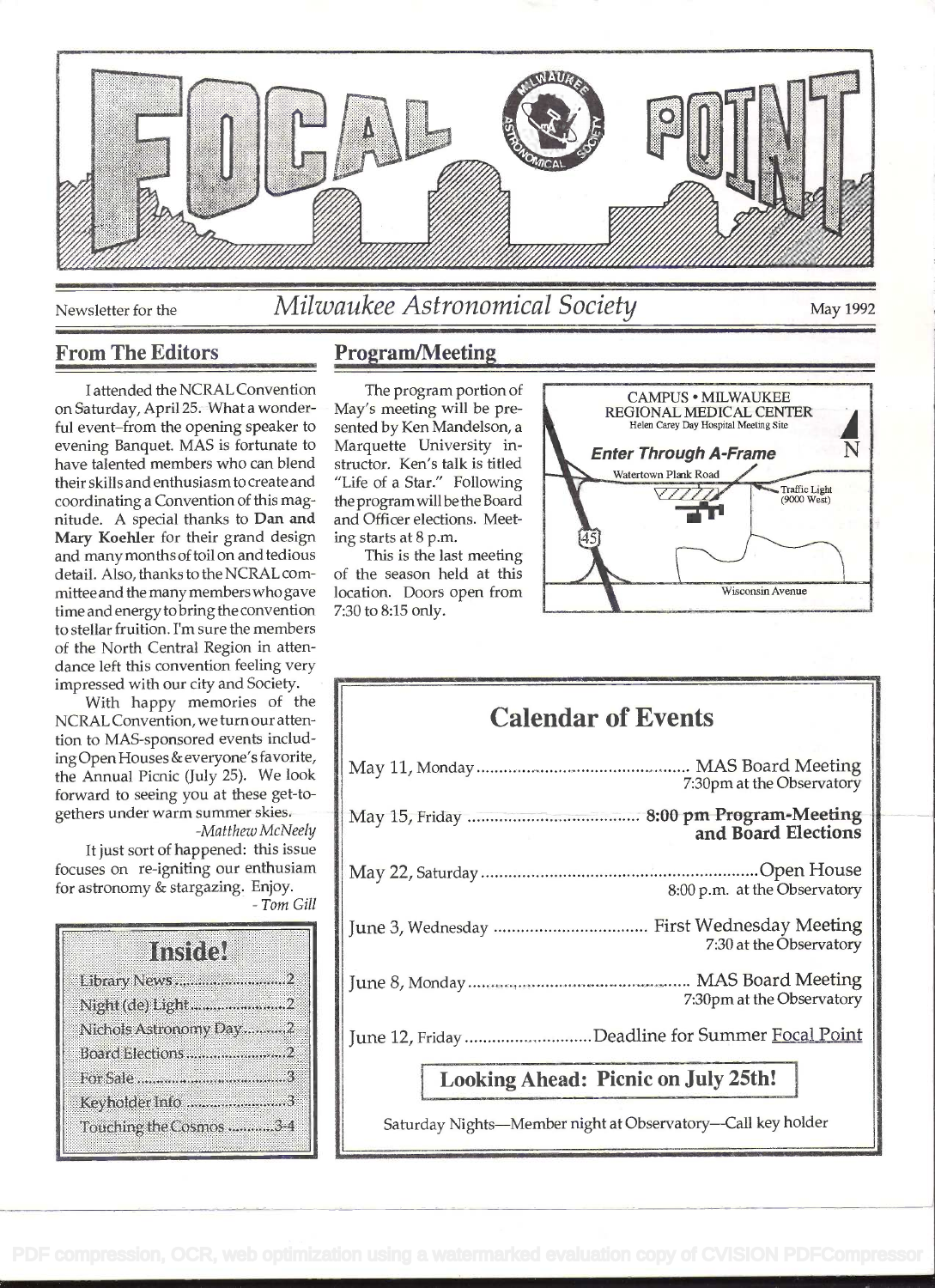### Library News

The Backyard Astronomer's Guide by Terence Dickinson and Alan Dyer. Camden House, 1991, \$39.95 (An Astronomy Book Club selection).

A fortunate few us us were introduced to the wonders of the night sky by an adult friend or family member with an old brass refractor-someone who looked upon the stars with the same sense ofrecognition as that evoked by migrating geese or early spring wildflowers. For the rest of us who might be struggling with a bewildering array of observing equipment or conflicting attitudes about what and<br>constitution "worthy" estronomical pursuit, this book can become such a friend are: constitutes a "worthy" astronomical pursuit, this book can become such a friend.

Dickinson and Dyerhave a depth of experience and resources at their disposal that gives their advice and opinions credibility of the highest magnitude. Freshness and condor characterize every discussion including that of the various sky phenomena. Telescopes and accessories receive more than the usual outline; they are examined with a critical eye regarding design and manufacturer, and the Schmidt-Cassegrain finally receives its due. The three chapters on astrophotography are meant to be an introduction to both the possibilities and the pitfalls of this hobbywithin-a-hobby. Observing tips include necessary consideration of light pollution factors and also attempt to dispel some conventional optical "wisdom" based, to some extent perhaps, on equipment of the past.

This book is intended for folks who have already decided they want to become observers. It helps develop a perspective rather than attempting to be an exhaustive textbook; further reading is suggested. To paraphrase the authors . . .owning fancy, expensive equipment will not guarantee your enjoyment of astronomy. You can, however, buyyour way into this outstanding guide book thatwill help you get the most out of the equipment you have while also helping you plan for the future.

We have purchased the following Astronomical League manuals which may be found in the VERTICAL FILE indicated after each title:

Observe Meteors, Levy and Edberg, 1986 - METEORS The New Observe and Understand the Sun, Hill, 1990 - SUN Observe Eclipses, Sweetsir and Reynolds. 1979 - ECLIPSES Observe Comets. Edgerg and Levy, 1985 - COMETS Math for Amateur Astronomers. Fox, 1988 - ASTRONOMY-MATHEMATICS Observe: A guide to the Messier Objects, Holyoke, 1966 - MESSIER OBJECTS

A guide to the Herschel Objects is currently under revision and will be purchased when available. These manuals may be signed out as library books. -Sally Waraczynski

. ... .... . . . - .: : . . ira1 . . . . . . . . . Night (de) Light

The Ring. The Orion Nebula. Jupiter and its moons. Saturn. Easy targets that every astronomer worth their star-stuff has viewed on countless occasions. But viewing them through a newcomer's eyes keeps them new and exciting time and again. By answering questions and enticing people to try for something a little more challenging, future stargazers and potential MAS members are born.

In the same vein, sharing sky delights with MAS members is equally rewarding. Case in point: the first Friday of the recent Greenbush campout, six intrepid MAS campers (not too intrepid, it was over 70° F 'fil past midnight) chased "sucker holes" around the sky, viewing whatever was currently visible. Several scopes and their different views (from Matthew McNeely's 4" refractor to Mike Wolkomir's 17.5" Dobsonian) were shared and enjoyed by all. We were giddy to be together, revelling in each other's company under a canopy of stars (and clouds). Saturday was clear for a longer time, and more members joined our group to hob-nob and poke around the night sky. Such experiences are truly Nights of Delight!

## Board/Officer Elections

Elections to the MAS Board of Directors will take place at the May 15 meeting. The membership elects the Board; the Board in turn elects the officers of the Society. Completing terms and not seeking re-election to the Board Matthew McNeely and Peter Smitka. Incumbents seeking re-election areßrianGaniere andJimToeller. Other members running for the Board are Tim Burrus, Tom Gill, Sally-Jo Michalko, and Ken Waraczynski. Four positions will be filled at the May meeting.

Onceconstituted, the newly elected Board will convene to elect the officers. All incumbnents are seeking re-election, namely: Richard Wiesen, President; MatthewMcNeely,Vice President;Dan Koehier, Treasurer; and Dorothy Kube, Secretary.

Ifyou need more information about the May election or would like to be a candidate for the Board or one of the officer positions, call Richard Wiesen or Matthew McNeely for details.

Good luck to all candidates!

### Share the Sky

Lee Keith will be conducting a public lecture and observing session at Lapham peak near Delafield on Saturday, May 16. If you would like to come and bring your telescope or binoculars to help share the wonder of the sky, contact Lee for details at 425-2331.

# wJ Nichols Observatory Astronomy Day Celebration

Member Nick Nichols will be hosting an Astronomy Day Celebration on Saturday, June 6th at his W. J. Nichols Observatory located at3885 Pioneer Rd. Richfield.

The event is held from 2pm to midnight and MAS members and general public is invited. In addition to displays and observing, the WK Amateur Radio Club of Milwaukee will be broadcasting during the day. For more information, contact Nick at 628-4059.

-Tom Gill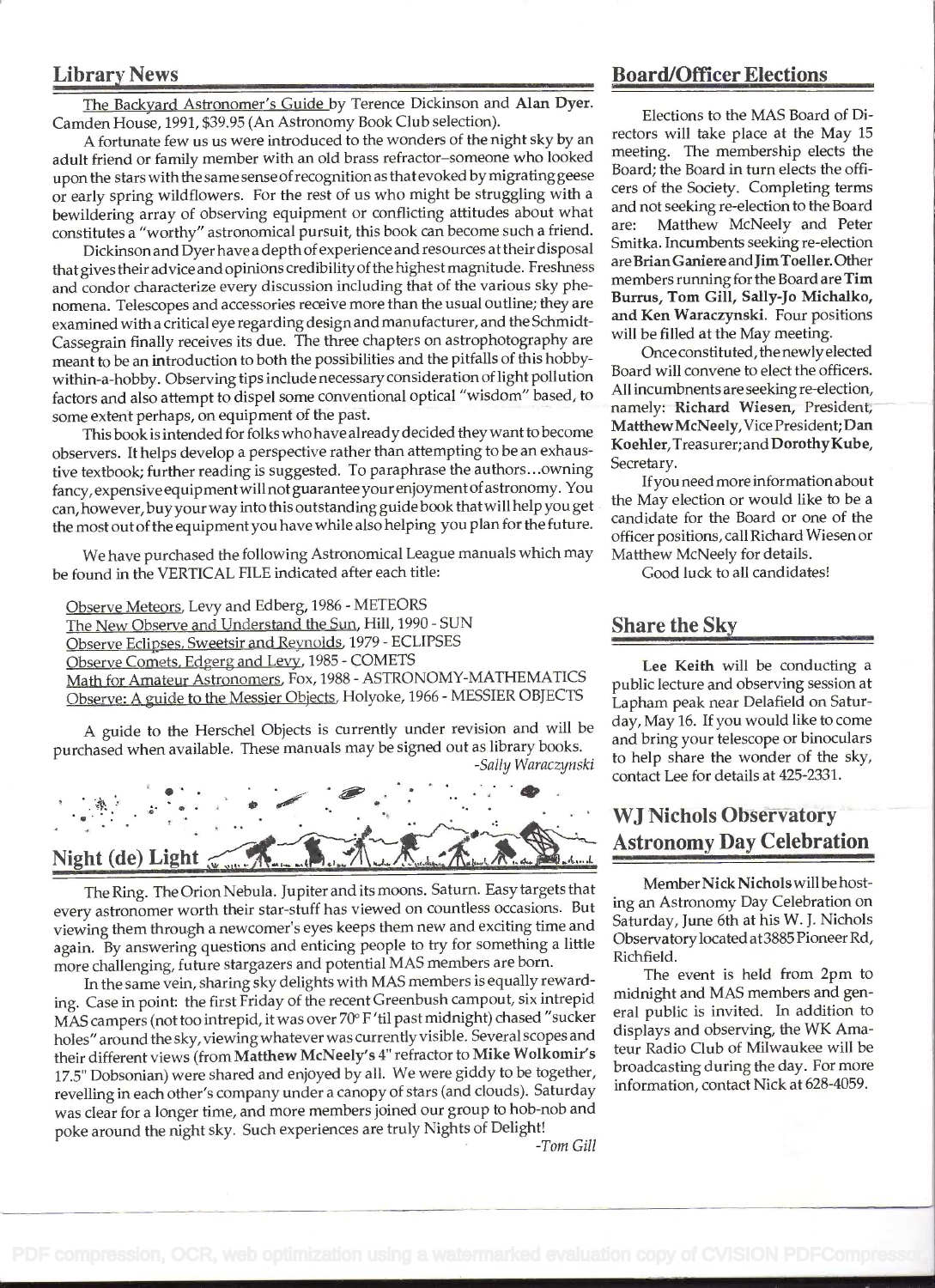# Open House Schedule

To help you with your summer planning, here is the list of summer Open Houses. All are held on Friday's at the Observatory and begin at 8p.m.

| May 22      | When the Moon Bleeds: Lunar Eclipses          |
|-------------|-----------------------------------------------|
| July 24     | Miranda: The Moon That Broke Apart            |
| August 7    | <b>Faster Than A Speeding Bullet: Meteors</b> |
| August 21   | <b>Jupiter Meets Venus</b>                    |
| September 4 | <b>Heavenly Heroes: Constellation Myths</b>   |
| October 2   | Saturn: The Planet With "Ears"                |
| October 23  | The Hubble Space Telescope is NOT Dead!       |

#### For Sale

6-inch f/9 Telescope on Dobsonian mount with 1.25" focuser and one 25mm eyepiece. \$200 from Tom Gill, 476-6986 days or evenings.

8-inch f/6 Dobsonian telescope. 7 months old. Mirror custom made, superb optics have complete Focault test data. Small secondary (1.52"), 2" helical focuser with 1.25" adapter. Comes with Teirad and rotating Fiberglas tube. Call Nolan Zadra at 962-3021 evenings.

#### Touching the Cosmos



I wrote this for a writing contest a while back but thought it appropriate for our publication as well. I offer it as a testimonial to the many MAS members who volunteer their time and hope that it will entice others to get more involved in public education as welL-Tom Gill

At times like this I feel like Santa Claus. Eight people, giddy with anticipation, are in line tonight, I offer no gifts, only visions but I know from experience what they want. They want to be amazed.

I'm a stargazer. Looking at the stars gives me a pleasure so great I feel compelled to share it. I prefer the moniker "stargazer" over the more haughty sounding "amateur astronomer." The stars are for everyone. My telescope ignites a natural curiosity whenever it points toward the sky. People gather around me. I never have to ask twice if they would like to take a look.

Tonight I'm not alone. Other club members have set up telescopes on the observatory grounds of the Milwaukee Astronomical Society in New Berlin. By the end of the evening, over 200 people will have a better appreciation for the sky above.

The sky is clear and inky dark. No moon means more and fainter objects will be visible through my ten-inch Newtonian telescope. Cosmic hors d'oeuvres, guaranteed.

"What can I show you tonight?" I ask the anxious group. "A . distant galaxy, much like our own Milky Way? A stellar nursery where stars are born from gravity's effect on galactic dust? Or majestic Saturn, the giant ringed planet that shines by reflected sunlight even though it's a billion miles away?"

They all want Saturn and I comply, swinging the big red telescope toward the southern horizon. Many of them have seen photos beamed back from the NASA space probes which recently toured our solar system. Now they want to see for themselves. Since we are Earthbound, the view in my telescope

Cont on next page

| Kaymhhas                          |          |
|-----------------------------------|----------|
| May 16 Paul Borchardt             | 281-0169 |
| May 23 Marty Brunet               | 5251842  |
| May 30 Greg Cieslak               | 529-0548 |
| June 6 Brian Caniere              | 961-8745 |
| June 13 Chris Hasseltine 482-4915 |          |
| lune 20 Lee Keith                 | 495-2881 |
| June 27 Dan Koehler               | 662.2937 |
| July – Jim Kube                   | 453-8858 |
| July 11 John Pfannershil 475-6494 |          |

**Samory Stre**